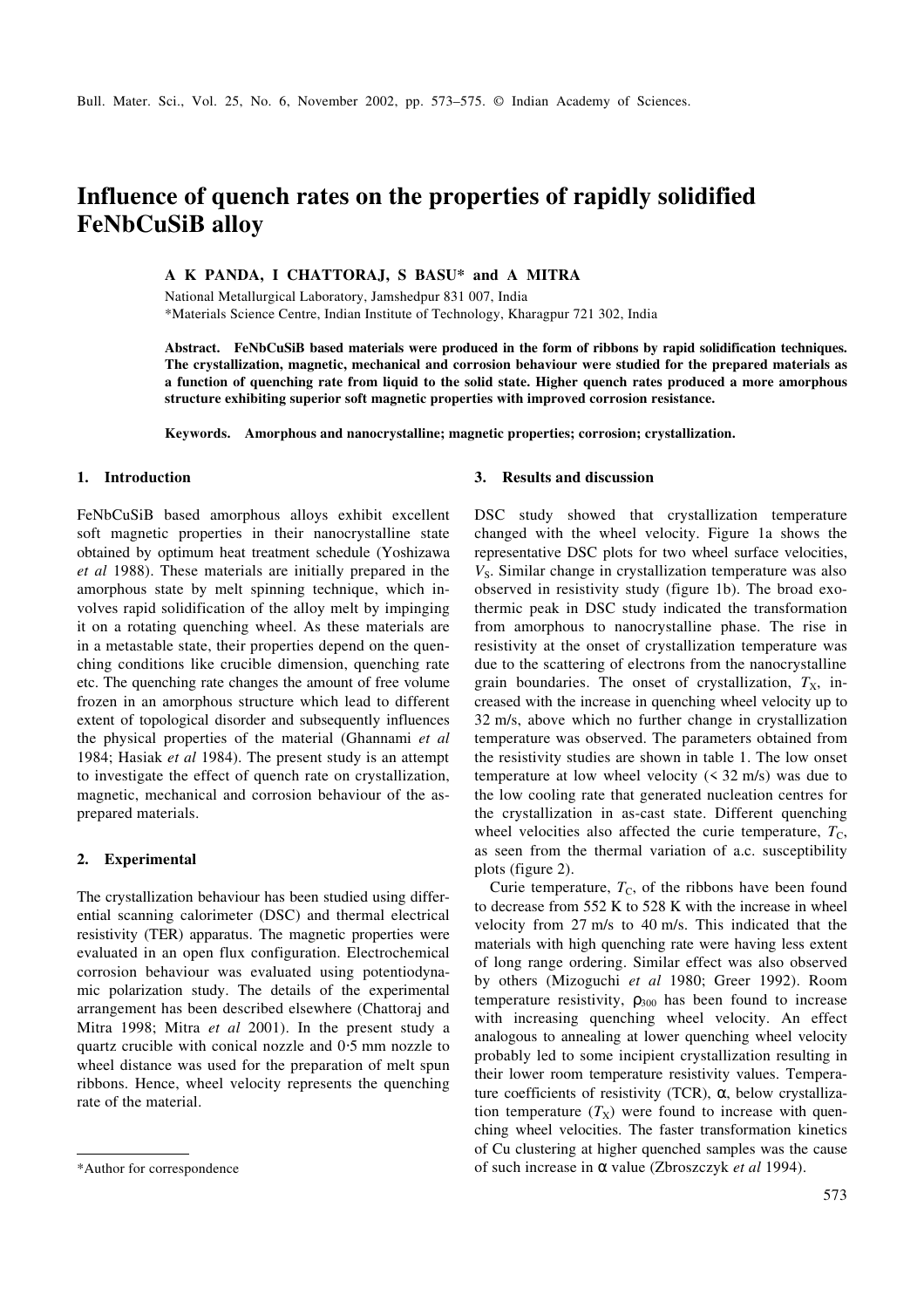The results of the magnetic measurements for samples with different quenching rates are shown in table 2. The decrease in coercivity and increase in susceptibility i.e. enhanced soft magnetic properties with increasing wheel velocity indicated that the lesser long range ordering existed at higher quenching rate. The variation of fracture strain with the quenching rate is shown in table 2. The materials prepared at high quenching rate had high amorphous volume fraction with lower crystallinity and lesser grain boundary as weak links which led to higher fracture strain i.e. a more ductile ribbon.

The corrosion behaviour of the prepared alloy was studied by electrochemical technique. The potentiodynamic polarization plots for different prepared ribbons are shown in figure 3. Curves (a) and (b) represent the electrochemical behaviour at two different molar strengths of NaCl solution. In the ribbons prepared at 27 m/s wheel velocity, the profile of the anodic current at 0⋅01 M halide strength exhibit a transient passivation around + 200 mV (SCE) and a passivation zone extended to about  $+800$  mV (SCE). However, for ribbons prepared at wheel velocities of 32 m/s and above, the anodic activity revealed a longer passivation zone which extended close to + 1200 mV (SCE). At a still drastic environment of 1 M halide strength, the passivation tendency was observed only when the ribbons were prepared at wheel velocities more than 32 m/s. This portrayal of passivation profiles by a reduced



**Figure 1. (a)** DSC plots and **(b)** thermal electrical resistivity of ribbons prepared at different wheel velocities.

**Figure 2.** Thermal variation of a.c. susceptibility plots of ribbons prepared at different wheel velocities.

Various characteristic temperatures of ribbon samples obtained from DSC and TER. Table 1.

|                         |                                                                      | Parameters from TER                                                    |                                     |                                                                                                          |  |
|-------------------------|----------------------------------------------------------------------|------------------------------------------------------------------------|-------------------------------------|----------------------------------------------------------------------------------------------------------|--|
| Wheel velocity<br>(m/s) | Crystallization onset<br>temperature measured<br>from DSC, $T_X$ (K) | Room temp.<br>resistivity, $\rho_{300}$<br>$(\times 10^{-6} \Omega m)$ | Crystallization<br>onset $(T_X(K))$ | Temp. coeff. of<br>resistivity below $T_{x}$ ,<br>$\alpha$ ( $\times$ 10 <sup>-4</sup> ) K <sup>-1</sup> |  |
| 27                      | 826                                                                  | 1.85                                                                   | 822                                 | 0.28                                                                                                     |  |
| 32                      | 830                                                                  | 1.97                                                                   | 830                                 | 0.60                                                                                                     |  |
| 36                      | 832                                                                  | 2.11                                                                   | 832                                 | 1.12                                                                                                     |  |
| 40                      | 832                                                                  | 2.25                                                                   | 832                                 | 1.01                                                                                                     |  |